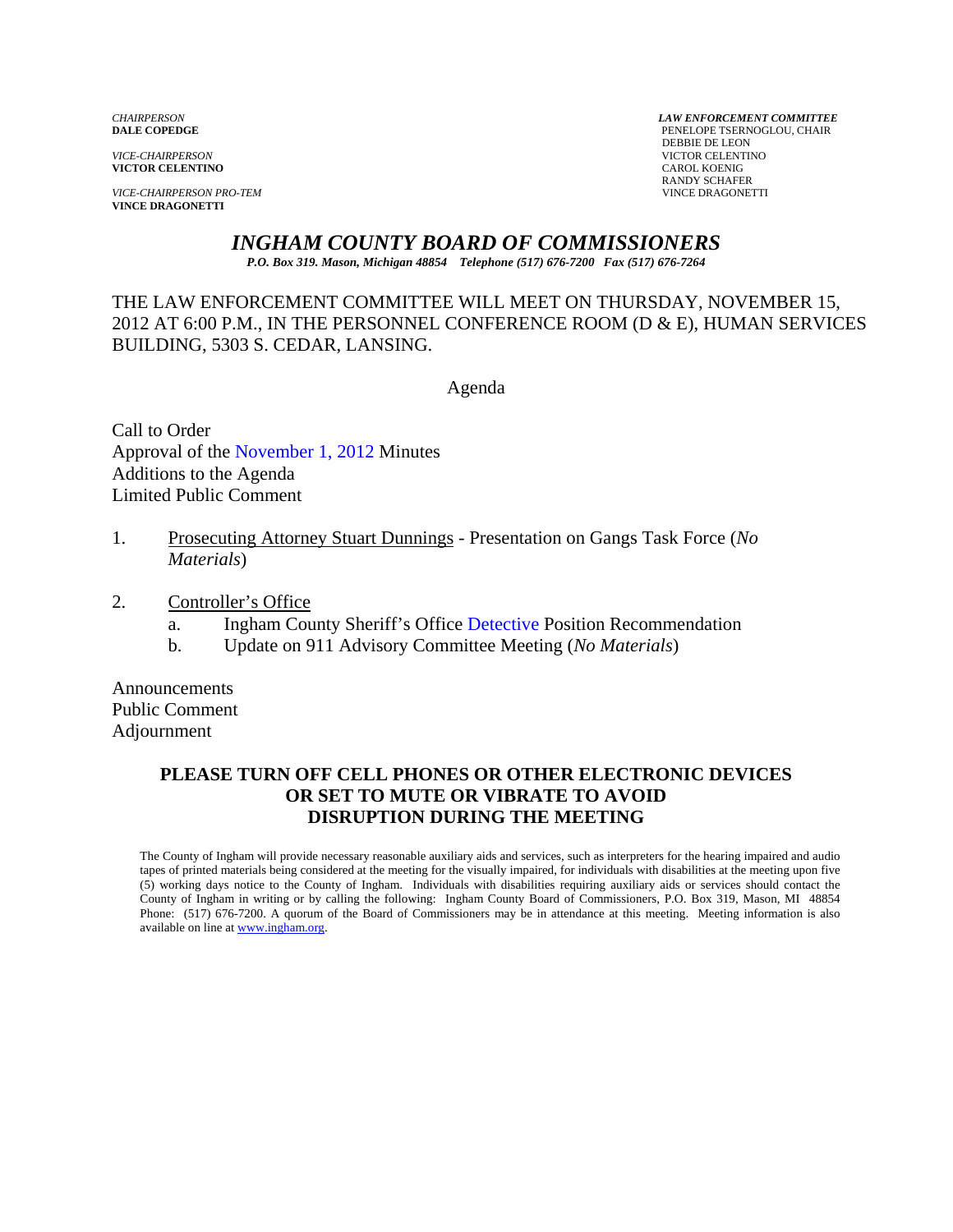### LAW ENFORCEMENT COMMITTEE November 1, 2012 **Minutes**

<span id="page-1-0"></span>

| <b>Members Present:</b> | Penelope Tsernoglou, Victor Celentino, Debbie De Leon, and Vince<br>Dragonetti                                              |
|-------------------------|-----------------------------------------------------------------------------------------------------------------------------|
| Members Absent:         | Randy Schafer and Carol Koenig                                                                                              |
| <b>Others Present:</b>  | Board Chairperson Copedge, John Neilsen, Lisa McCormick, Tom Krub,<br>Joel Maatman, Bruce Gaukel, Lance Langdon and others. |

The meeting was called to order by Chairperson Tsernoglou at 6:00 p.m. in the Personnel Conference Room "D & E" of the Human Services Building, 5303 S. Cedar Street, Lansing.

Approval of the October 11, 2012 Minutes

The October 11, 2012 Minutes were approved as submitted.

Additions to the Agenda

3. Additional Information – Handout: Ingham County 9-1-1 Central Dispatch Center – Activities Report

Limited Public Comment None.

1. Law and Order Fund for Technology Group (LOFT) - Resolution to Authorize Three Year Contracts for Westlaw Electronic Law Library Access for Various Ingham County Departments, Offices and Courts

MOVED BY COMM. CELENTINO, SUPPORTED BY COMM. DRAGONETTI, TO APPROVE THE RESOLUTION TO AUTHORIZE THREE YEAR CONTRACTS FOR WESTLAW ELECTRONIC LAW LIBRARY ACCESS FOR VARIOUS INGHAM COUNTY DEPARTMENTS, OFFICES AND COURTS.

Mr. Neilsen explained this is a 3-year renewal of an existing contract that provides access to the Westlaw Electronic Law Library for legal research.

(Comm. De Leon arrived at 6:01 p.m.)

MOTION CARRIED UNANIMOUSLY. Absent: Comm. Schafer and Comm. Koenig

- 2. Sheriff's Office
	- a. Resolution Requests Permission for the Ingham County Sheriff's Office to Accept the FY 2012 SCAAP Grant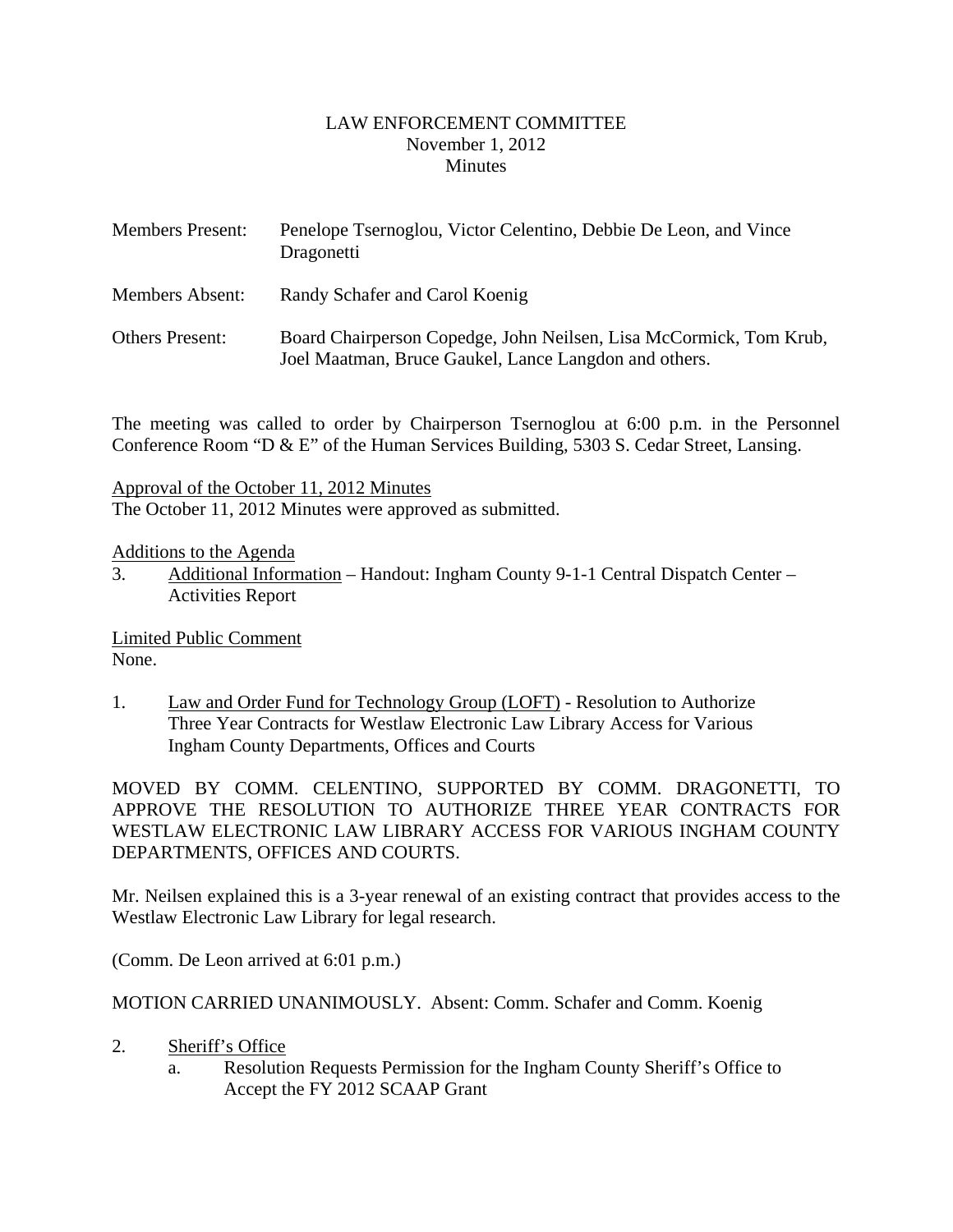### MOVED BY COMM. CELENTINO, SUPPORTED BY COMM. DRAGONETTI, TO APPROVE THE RESOLUTION AUTHORIZING PERMISSION FOR THE INGHAM COUNTY SHERIFF'S OFFICE TO ACCEPT THE FY 2012 SCAAP GRANT.

MOTION CARRIED UNANIMOUSLY. Absent: Comm. Schafer and Comm. Koenig

b. Update on Roadway Shootings Task Force (*Article Attached*)

Major Maatman provided the history of the shootings then described the law enforcement agencies that are involved. He provided an outline of the efforts that have been put into place to identify the shooter. The Committee discussed the media, location and timing of the shootings, as well as, staffing and overtime. Mr. Neilsen explained the potential for overtime reimbursement.

Major Maatman complemented the Sheriff's Office for their professionalism and commitment. Comm. De Leon asked Major Maatman to express the Commissioners appreciation to those working on finding the shooter. Major Maatman explained the relationship between the Ingham County Sheriff's Department and other law enforcement agencies involved.

The Committee noted that they would greatly appreciate communication to the Commissioners in such instances prior to any media release. Major Maatman stated he would make the Sheriff aware of the request then described how media releases are handled.

3. Controller's Office - Update on Ingham County 911 Central Dispatch Center (*No Materials*)

Mr. Neilsen provided the handout that was prepared by Mr. Langdon and Mr. Gaukel. Handout: Ingham County 9-1-1 Central Dispatch Center – Activities Report.

Mr. Neilsen overviewed the opening of the Ingham County 911 Central Dispatch Center and the challenges encountered. He explained that the challenges were identified and addressed quickly, plus, the Dispatch Center opened short staffed because some employees were recalled as police officers.

Mr. Neilsen reminded the Committee members that he had sent emails regarding the attendance of the City of Lansing Public Safety Meetings along with other meetings where the Fire Department expressed concerns. He explained that currently those concerns are being researched and once there is a solution the Department and Law Enforcement Committee will be notified.

Mr. Neilsen stated that Mayor Bernero has recently announced a Task Force where Randy Talifarro, the Joint Fire Chief for East Lansing and Lansing, will lead the force. Mr. Neilsen stated that the County will want to work with the Task Force and he has asked specifically to be informed of the composition and goals. Mr. Neilsen stated that Mr. Talifarro has agreed to keep the County informed; however, as of today there is no further information. He noted that he will notify the Commissioners when more information is available.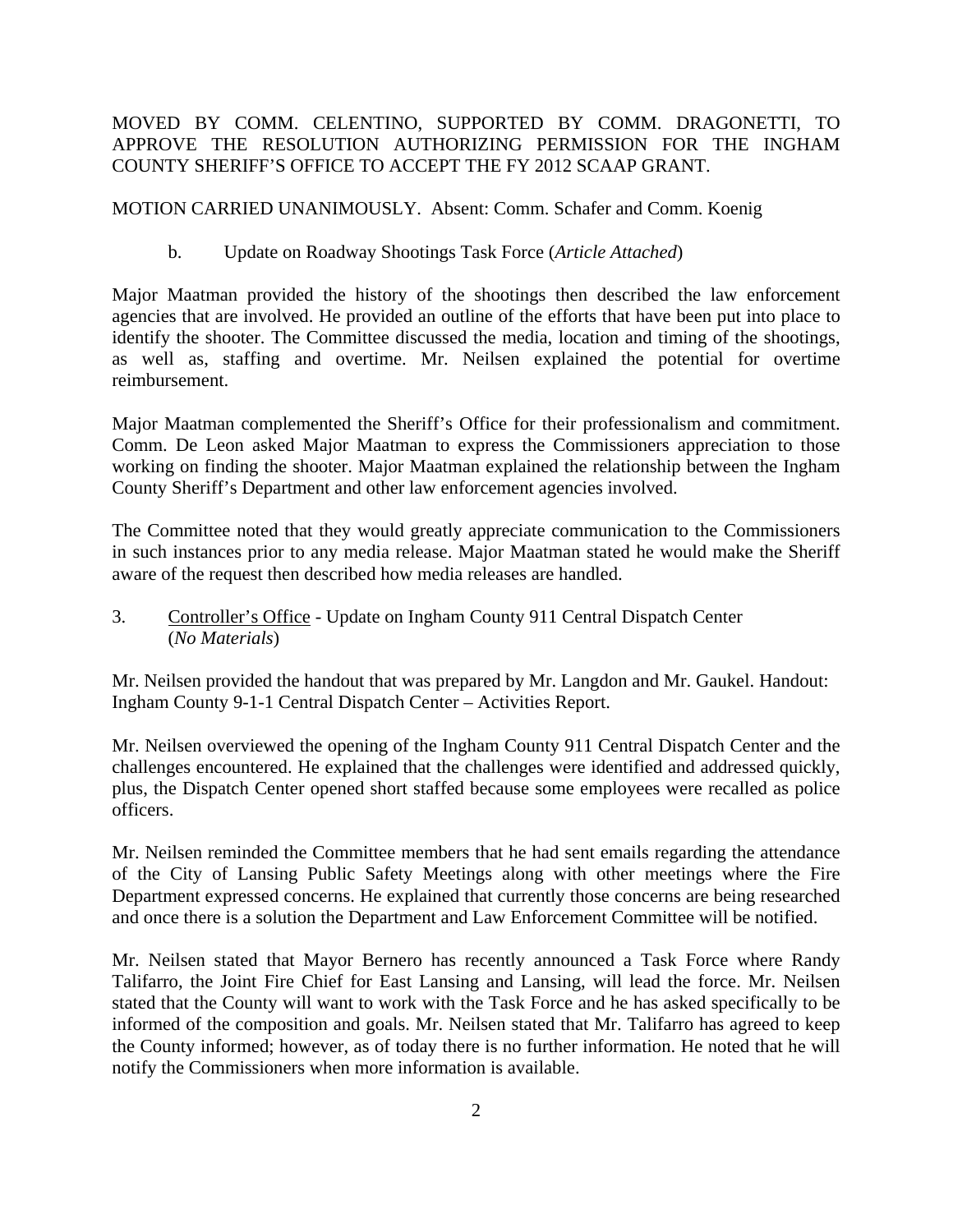Mr. Langdon overviewed the Fire CAD Calls from June 27, 2012 to October 31, 2012 pointing out the primary calls and busiest agencies. Comm. Tsernoglou asked that a key of acronyms be included in all information supplied to the Committee. Mr. Langdon will email Mr. Neilsen with a list of department acronyms in the handout for the Committee.

Mr. Neilsen asked if the fire calls are vastly medical runs. Mr. Langdon answered largely, yes.

Board Chairperson Copedge asked if the complaints are primarily from the larger cities or townships further questioning if the Task Force encompasses the entire County. Mr. Neilsen explained the Advisory Board will talk about those types of concerns in addition to their purpose. He informed the Committee that the new 9-1-1 Advisory Board will hold its first meeting on November 15, 2012.

Comm. De Leon asked to be reminded of what the Advisory Board composition is. Mr. Neilsen explained it has been established by resolution in April that the Committee will be comprised of the following: Sheriff, MSP, Lansing Police Chief, Lansing Fire Chief, East Lansing Police and Fire Chief, Meridian Township Police and Fire Chief, MSU Police Department, Ingham County Police Chief's Organization, and a representative per vote by the Ingham County Fire Chief's Association or a designee appointed by its agency. Mr. Langdon will provide the Committee with a list of who will be on the Advisory Board. Mr. Neilsen further described the task of the Advisory Board including: recommending standards for staffing, provide recommendations to the Director regarding policies and procedures as needed, to provide recommendations to the Director to improve the 9-1-1 Central Dispatch Operations, to make recommendations regarding any other matter relating to 9-1-1 Dispatch assigned by the Ingham County Board of Commissioners or Controller.

Board Chairperson Copedge questioned how the Advisory Board will incorporate the FOP in addressing their concerns at the meetings and will the FOP be involved with the Task Force. Mr. Neilsen stated that the FOP is welcome to attend the meetings. Mr. Langdon noted that Mr. Krug has been included in the email of upcoming meetings.

Board Chairperson Copedge expressed his concern that the Law Enforcement Committee is made aware of any pertinent conversations at the Advisory Board Meetings and are notified prior to any press releases. Mr. Langdon stated that having an Advisory Board will help keep the Commissioners better informed. Board Chairperson Copedge suggested that the operators and FOP are included in the Advisory Board's Agenda. Chairperson Tsernoglou suggested that a member of the 9-1-1 Advisory Board also be on the Task Force. The Committee discussed union representation at the Advisory Board meetings.

Comm. Dragonetti questioned the employee complaints. Mr. Langdon explained the process and that each complaint is investigated and compartmentalized in order to find a resolution, if, there is a resolution.

Mr. Langdon overviewed the Police CAD Calls from June 27, 2012 to October 31, 2012 pointing out the CAD Calls by dispatcher June – October noting the opening of the Dispatch Center was June 27. He then reviewed the phone calls for 9-1-1 Center –Administrative and Emergency Lines.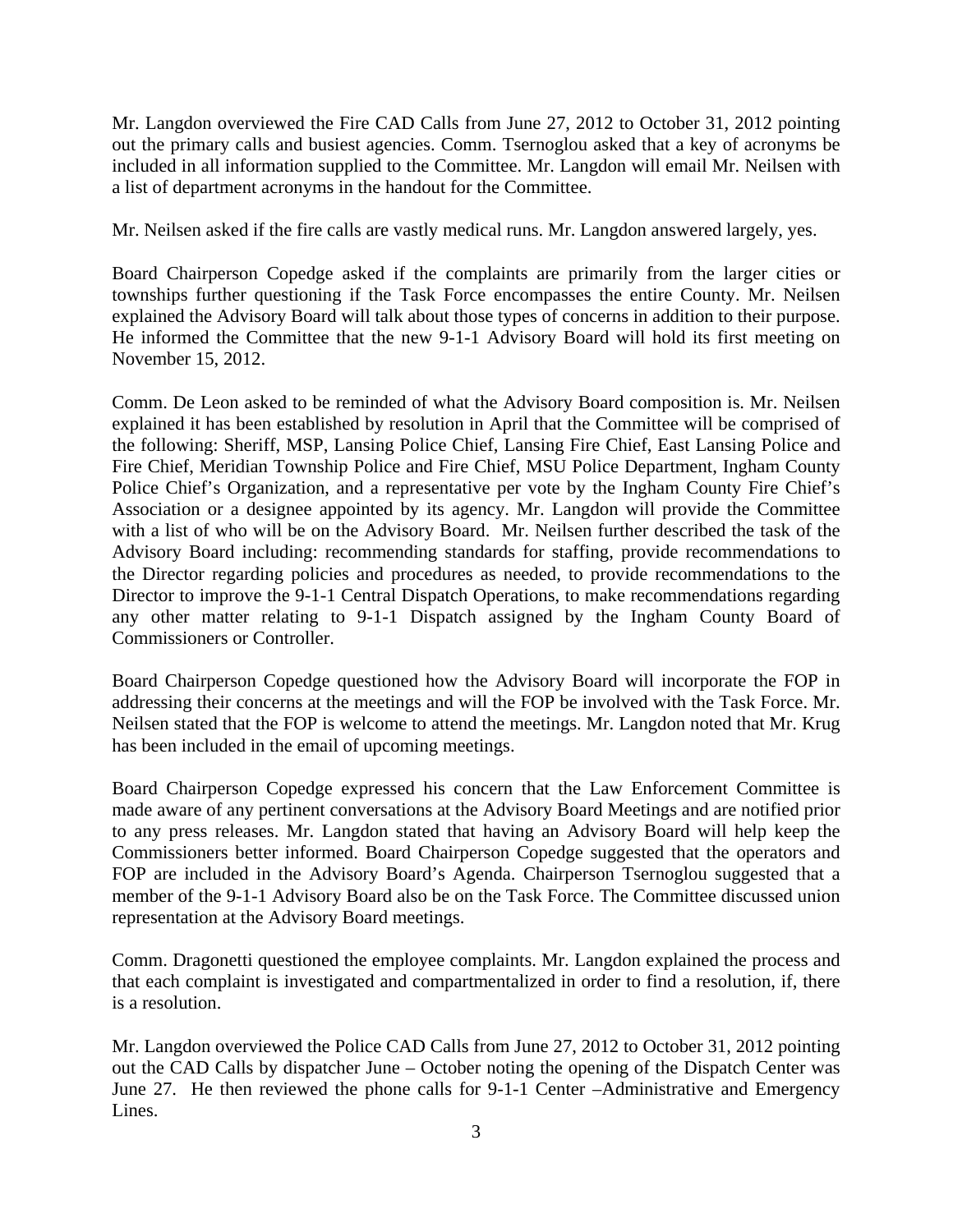Mr. Guakel explained how the system works, rig assignments, and call-type determination plus the need to sometimes make a judgment call. He then described the dispatchers and first responder complaints. Comm. Celentino asked if all complaints are investigated. Mr. Langdon answered yes. The Committee discussed recent complaints, response time and how those issues were resolved whether it was a technical issue or human error. The Committee requested that they are advised by email of any sensitive or priority calls. Chairperson Tsernoglou also requested that the Committee receive either a monthly or quarterly report of concerns and resolution to each concern.

Comm. De Leon informed the Committee that she has spoke with Mayor Bernero regarding the timeliness of the Task Force announcement and his response was that it happened over night and the intent is to be in place until the Advisory Board is fully functional then it will transition into that. Mr. Guakel noted that the Chairperson of the task force is on the Advisory Board.

(Board Chairperson Copedge, Comm. De Leon and Comm. Celentino stepped out at 7:00 pm)

Mr. Langdon provided the connection history of the phone system and the upgrades that have been made. He described the problems and how those problems were resolved. He noted that cell phones inherently have problems from time to time such as echoes, cracking or hard to hear calls.

(Comm. Celentino returned at 7:03 pm)

Mr. Langdon overviewed why the CAD system was chosen and the transition to the system.

(Board Chairperson Copedge returned at 7:04 pm)

Mr. Langdon described how information is input into the system and transferred by the dispatcher. Board Chairperson Copedge questioned if the dispatcher has access to "red tagged" buildings in the cities. Mr. Gaukel explained how the "red tagged" buildings were previously identified and how they are now identified.

Comm. Celentino asked for a summary of the additional training provided to the employees since this summer. Mr. Langdon explained there was 40 hours of training on a generic screen and an additional 2 hours prior to their scheduled time on the actual screens. Mr. Langdon described the screens used by the dispatchers. Comm. Celentino asked how the employees were trained on mapping since they come from different locations. Mr. Langdon stated they were given the latest maps of the area and explained how the CAD mapping works. He noted there have been some issues with the mapping integration and how the dispatchers move from screen to screen. He then explained the technical support of the software and how the issues are being resolved. The Committee discussed technical support through the County's MIS Department and software vendors.

Chairperson Tsernoglou invited Tom Krug, FOP, to the table. Mr. Krug provided his experience and background informing the Committee that he represents Ingham, Clinton and Eaton Counties. He explained that it is not his style to attend meetings because he works with the County's staff; however, the reason he attended a City Hall meeting was on behalf of the Fire Department. He explained that when there were issues the County staff and attorneys are made aware and they were aware of the injunction of the 9-1-1 Center. He noted that it was the County staff's job to inform the Commissioners not his.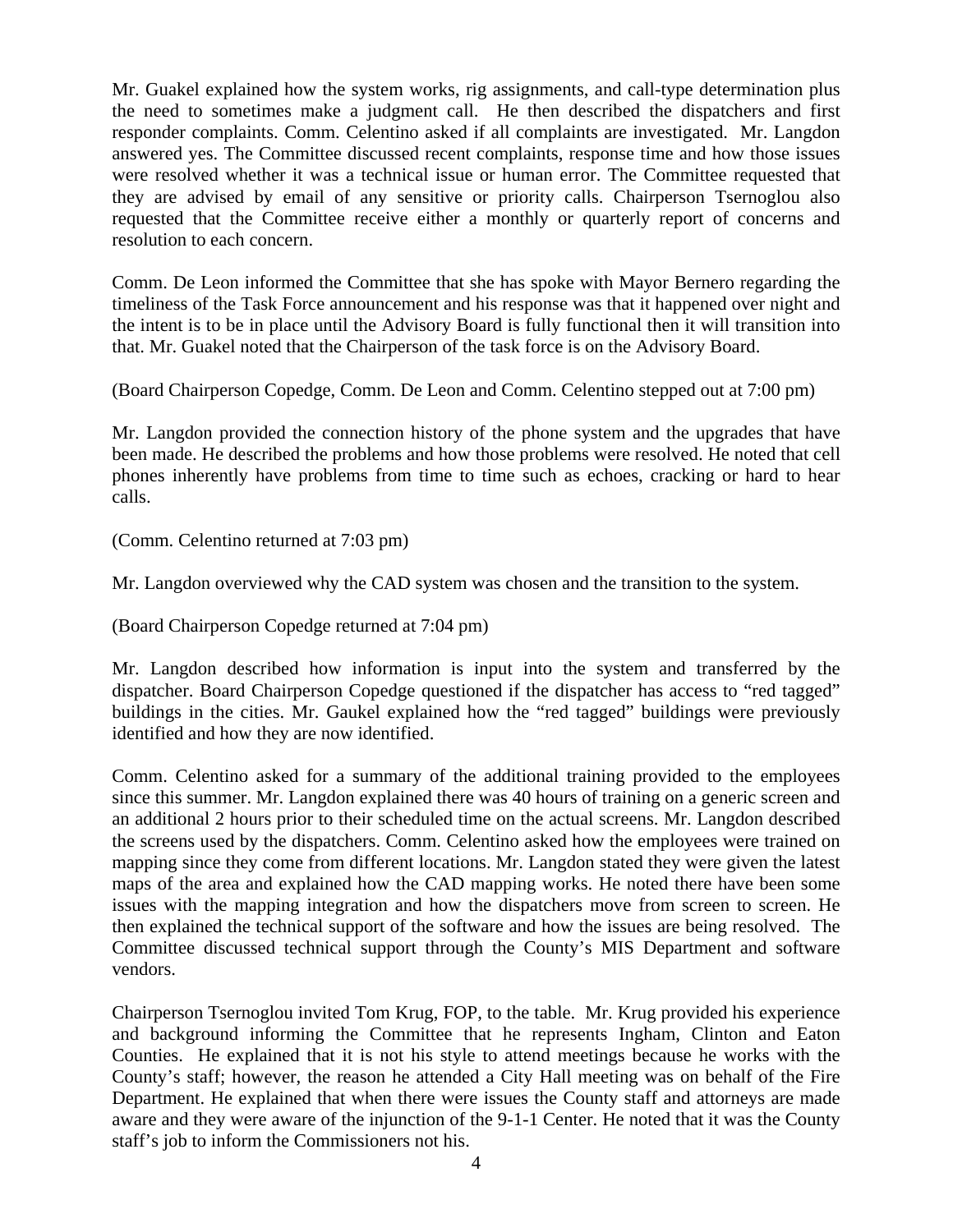Mr. Krug, expressed his membership's concerns including: equipment, schedules, overtime, and general frustrations. He read a letter of resignation from a long-time employee. He further expressed his concern that employees are properly trained noting these are seasoned dispatchers. He acknowledged that Mr. Langdon and Mr. Guakel are working to correct any issues. The Committee discussed the number of dispatchers and number of dispatchers needed. Mr. Gaukle overviewed the code of conduct, training, policies and procedures and how those differ from the employees who worked in Lansing and East Lansing. He informed the Committee that they are working diligently on County policy and procedures. Comm. Celentino asked if there have been meetings with the employees to provide solutions to their concerns. Mr. Langdon stated they have had a meeting with the employees where they shared their concerns. The Committee discussed staffing and hiring procedures.

Board Chairperson Copedge asked if the budget is appropriate for the operations considering the need to fill positions and additional training, plus, are there any unforeseen expenses or expenses that should be revisited. Mr. Langdon stated this year's budget is fine and highlighted additional funding sources.

(Comm. De Leon returned at 7:45 pm)

Board Chairperson Copedge questioned how Livingston and Eaton County do their training. Mr. Langdon stated that a room was built for training and future back up uses in the new facility plus this will be the first time the training facility is onsite. Mr. Krug expressed his concern that the County hire and retain dispatchers. Board Chairperson Copedge suggested that supervisors are trained and work on team building skills. Mr. Langdon stated that supervisors are sent to training.

Chairperson Tsernoglou asked for a copy of the Ingham County 9-1-1 Central Dispatch Center's complaint procedures along with forwarding other Department's complaint procedures, in addition to, including the opportunity for employee representation on the Advisory Board's Agenda.

Announcements

Comm. De Leon expressed her concern of the 2013 Board of Commissioner's Committee structure.

Public Comment None.

The meeting adjourned at approximately 7:57 p.m.

Respectfully submitted,

Julie Buckmaster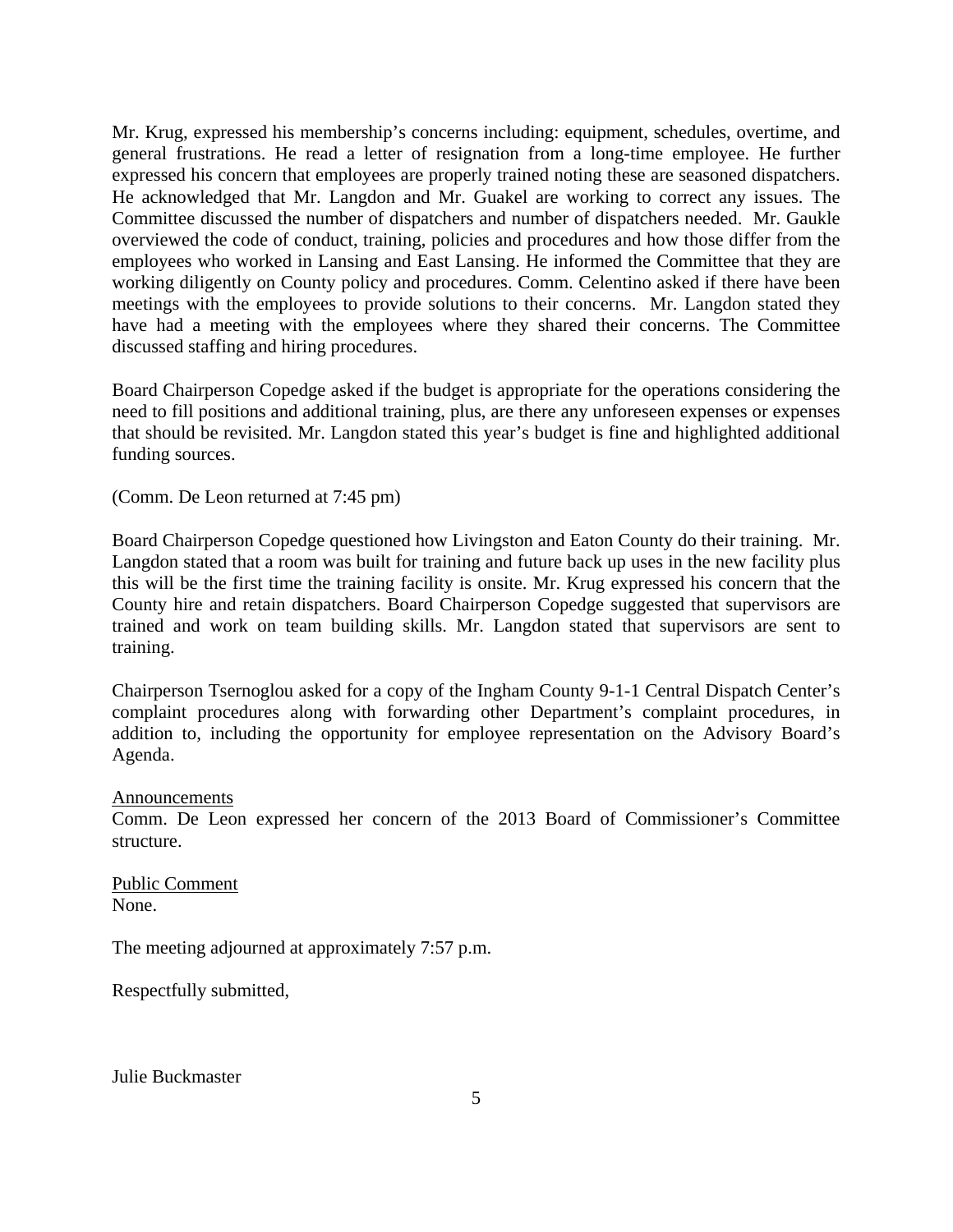# **NOVEMBER 15, 2012 LAW ENFORCEMENT AGENDA STAFF REVIEW SUMMARY**

### **RESOLUTION ACTION ITEMS:**

### **This portion of the agenda is for informational purposes:**

- *1. Prosecuting Attorney Stuart Dunning Presentation on Gangs Task Force*
- *2a. Controller's Office Recommendation on Ingham County Sheriff's Office Detective Position*
- *2b. Controller's Office Update on Ingham County 911 Central Dispatch Center*